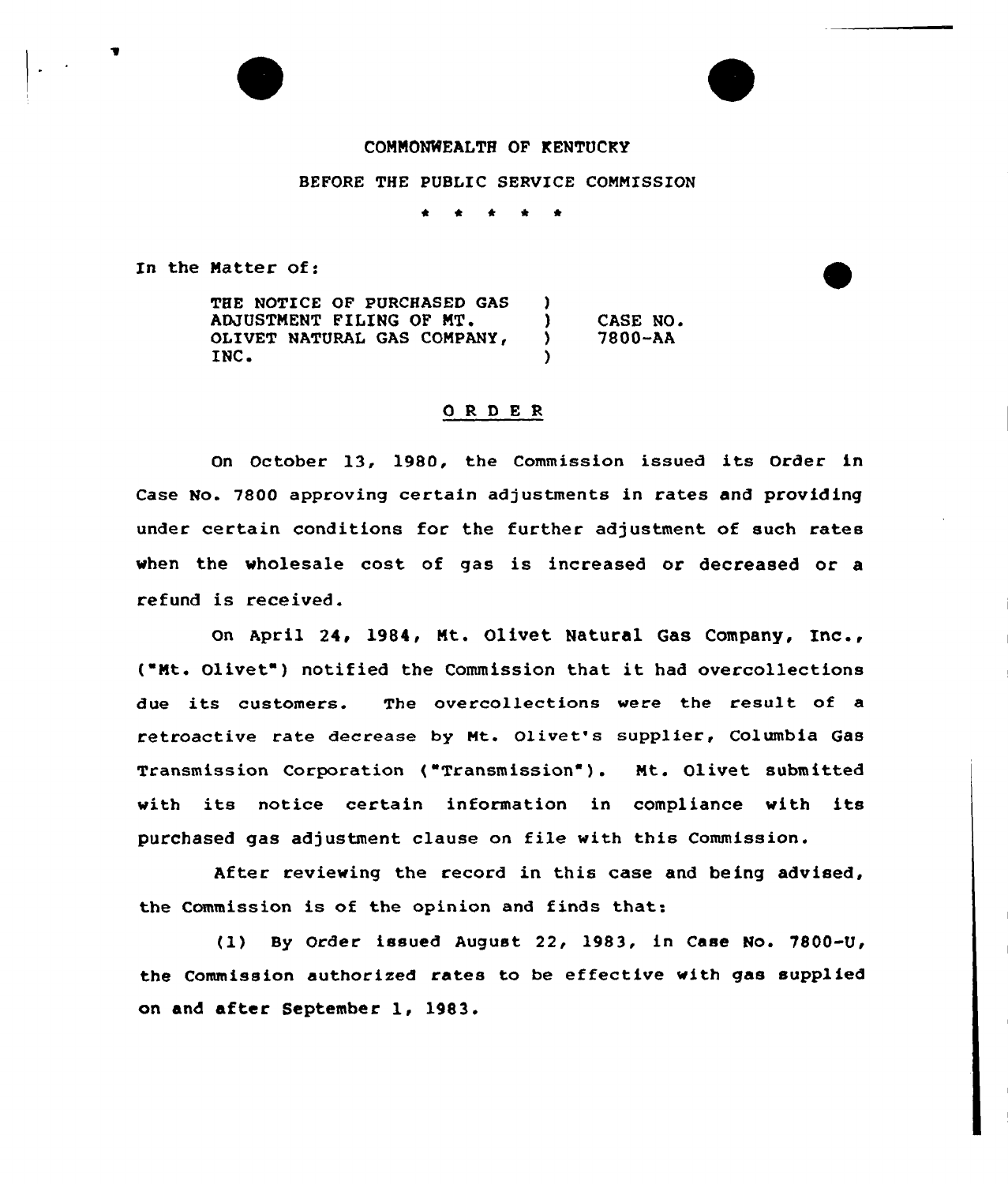(2) Subsequent to Mt. Olivet placing these rates into effect, Transmission filed on September 27, 1983, and October 27, 1983, revised tariffs to be effective September 1, 1983. On November 7, 1983, in Case No. 7800-V, Nt. Olivet filed its application to track Transmission's retroactive decrease. By Order issued November 22, 1983, the Commission authorized revised rates effective September l, 1983, and directed Nt. Olivet to refund any overcollections to its customers.

(3) Mt. Olivet has overcollections in the amount of \$356 that should be returned to its customers.

(4) <sup>A</sup> refund factor of 17 cents per Ncf should be used as a reduction in the purchased gas adjustment. The refund factor should remain in effect for <sup>2</sup> months or until such time as the full amount has been returned to Mt. Olivet's customers. The refund should begin with meter readings taken on Nay 1, 1984, or as soon as practical thereafter.

IT IS THEREFORE ORDERED that Mt. Olivet shall apply a refund factor in the amount of 17 cents per Ncf as a reduction in the approved purchased gas adjustment beginning with meter readings taken on May 1, 1984, or as soon as practical thereafter, and this refund factor shall remain in effect until such time as necessary so that the total amount refunded will, as nearly as possible, reflect the amount received. The refund factor will terminate when the amount refunded equals the refund herein reported.